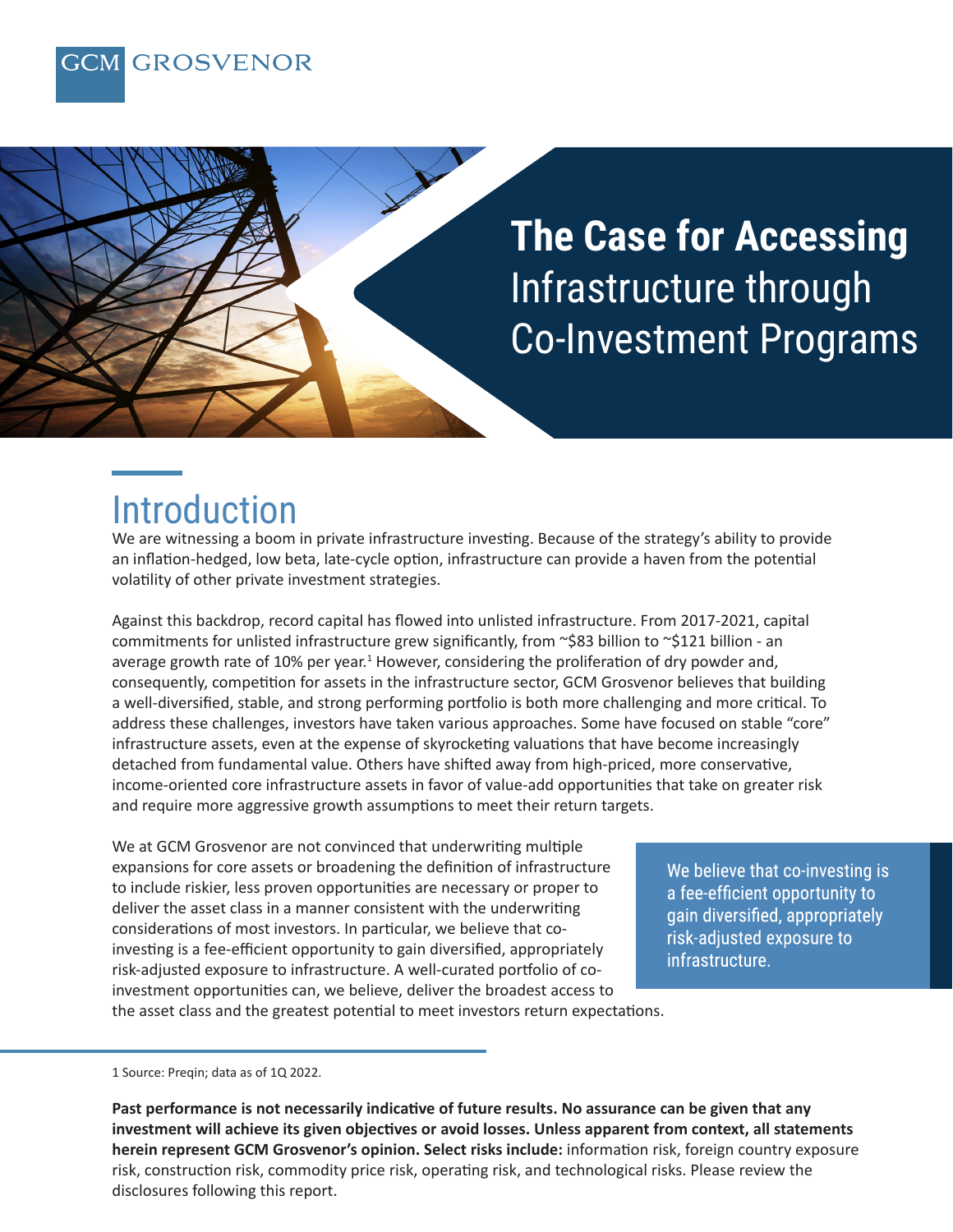# Implementation Options: A Closer Look

**Managed direct investment programs** are plentiful and offer exposure based on a number of characteristics, including, among other things, risk-return orientation, geography, and asset class. However, the price of this breadth of mandate is a typically higher aggregate fee and carry load, a longer j-curve, greater asset concentration and ultimately higher loss ratios.

**Managed direct investment programs** with co-investment rights provide a high quality supplement to a traditional direct investment program commitment. The co-investment rights are often offered feeand carry-free, and will typically be at the discretion of the investor, thus allowing the LP to lower their blended fee and carry burden, while having a greater influence on portfolio characteristics that would otherwise be out of their control.

**Secondary investment programs** have become a growing part of the infrastructure environment in the last ten years, with a key advantage being the elimination of much of the blind pool risk typically associated with a managed direct investment program. However, secondary funds have certain challenges, including fee layering (the secondary fund and underlying fund managers typically extract fees) and duration (because these funds provide capital to existing assets/portfolios, the timeframe for such investments is typically shorter, and can result in lower multiples of capital to the investor).

**Investor-led direct investments** provide the greatest control over portfolio construction and risk-return considerations, but require a robust, experienced internal team and the ability to source enough opportunities to be effective. In this regard, investor-led direct investing is often only accessible to the largest, most sophisticated pension investors.

**Co-investment programs**, in our view, provide investors with the benefits of each of the delivery methods described above, while mitigating many of the risks and challenges associated with each. We also believe that a properly curated co-investment program can be either complementary to an existing portfolio of primary infrastructure fund interests or can be an effective stand-alone approach to investing in the infrastructure sector.

### Benefits of Infrastructure Co-Investments Vs. Other Implementation Options

To highlight the benefits of a diversified infrastructure co-investment program, it's worthwhile to contextualize co-investments relative to other ways to access infrastructure investments: (1) managed direct investment programs, (2) managed direct investment programs with co-investment rights, (3) managed secondary programs, and (4) investor-led direct investments. On the following page, we compare some characteristics of each.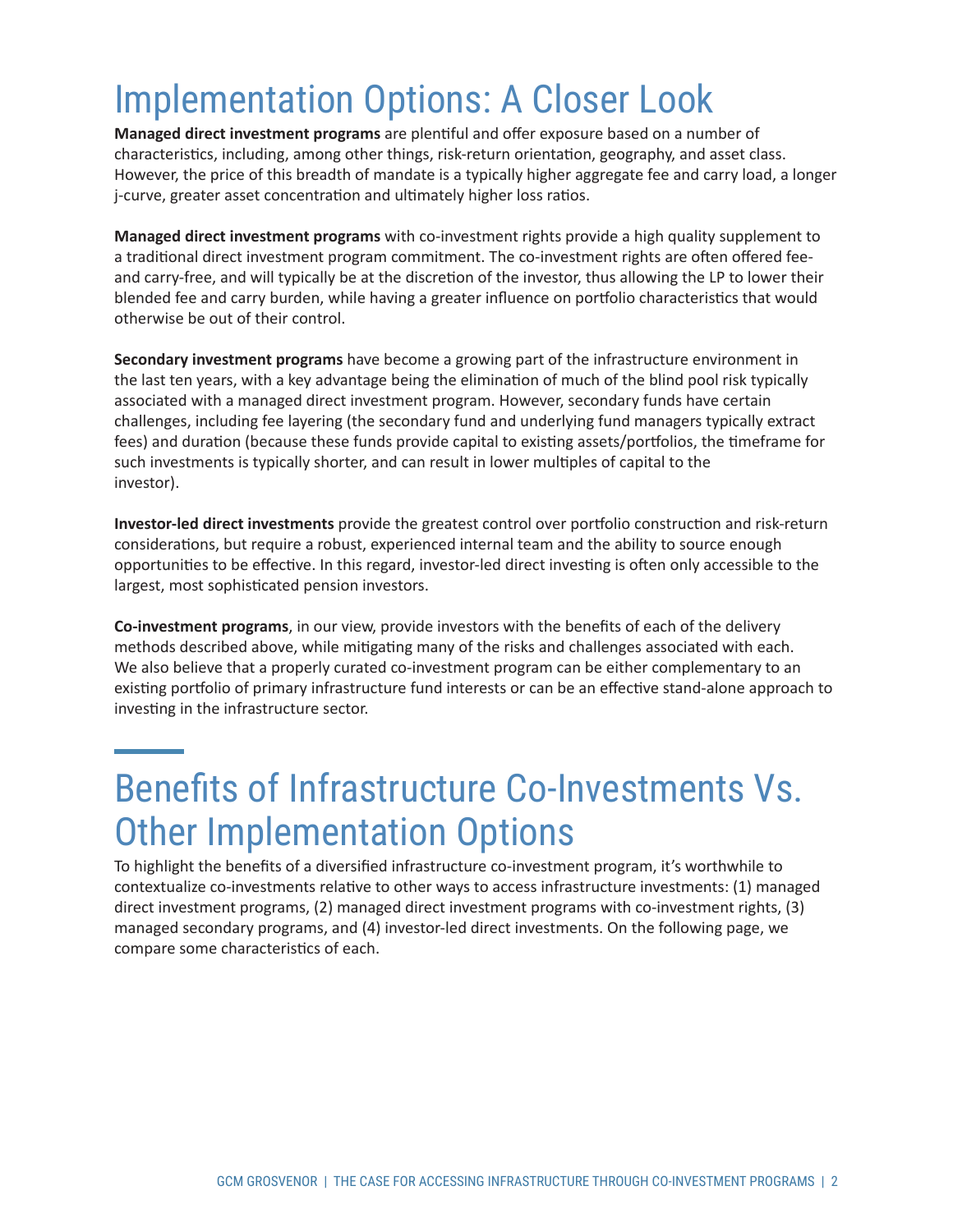| Delivery method                                   | <b>Access</b> | <b>Investment</b><br><b>Mandate</b> | Fee<br>Paradigm | Carry<br>Paradigm | Sourcing       | Execution<br>Certainty | Pace of<br>Deployment | Diversi-<br>fication |
|---------------------------------------------------|---------------|-------------------------------------|-----------------|-------------------|----------------|------------------------|-----------------------|----------------------|
| Managed direct inv. programs                      |               |                                     |                 |                   |                |                        |                       |                      |
| Managed direct inv. programs<br>w/ co-inv. rights |               |                                     |                 |                   |                |                        |                       |                      |
| Managed secondary<br>investment programs          |               |                                     |                 |                   |                |                        |                       |                      |
| Investor-led direct inv.                          |               |                                     |                 |                   |                |                        |                       |                      |
| Co-investment programs                            |               |                                     |                 |                   |                |                        |                       |                      |
|                                                   |               | Positive trait                      | Neutral         |                   | Negative trait |                        |                       |                      |

While there are benefits of each implementation approach, we believe an infrastructure program implemented through co-investments is most advantageous in the current market environment.

More specifically, we believe that co-investment programs provide broad access to the infrastructure market and the potential for well diversified portfolio construction, coupled with efficient deployment, strong execution certainty and an attractive fee and carry paradigm.

## Infrastructure Co-Investing at GCM Grosvenor

We believe our sourcing capabilities, global investment platform, and implementation expertise make GCM Grosvenor well-suited to amplify the advantages of a co investment program.

#### **Best-in-class sourcing**

We have covered hundreds of managers and sourced over 2,250 infrastructure deals since 2003. Our deep industry relationships provide us with coverage and access to managers, including emerging and diverse managers, that may not be as well-known to other market participants. Similarly, our flexible capital largely eliminates the potential for competition with the best direct investment funds, allowing us to be an important partner to them.

#### **Portfolio construction/diversification**

The breadth of our infrastructure platform allows us to contemplate relative value, creating less risk of deploying capital into sectors that face macroeconomic challenges than specialist investors. Similarly, the universe of opportunities tracked by our team of 15 professionals who focus on infrastructure investing allows us to be selective as we consider relative value from both a "top down" and "bottom up" approach.<sup>2</sup> Finally, our ability to invest across all securities and to size capital opportunistically allows us to further broaden the scope of what we see, and ultimately, what we select.

2 Employee data as of January 1,2022. Deals sourced data as of December 31, 2021.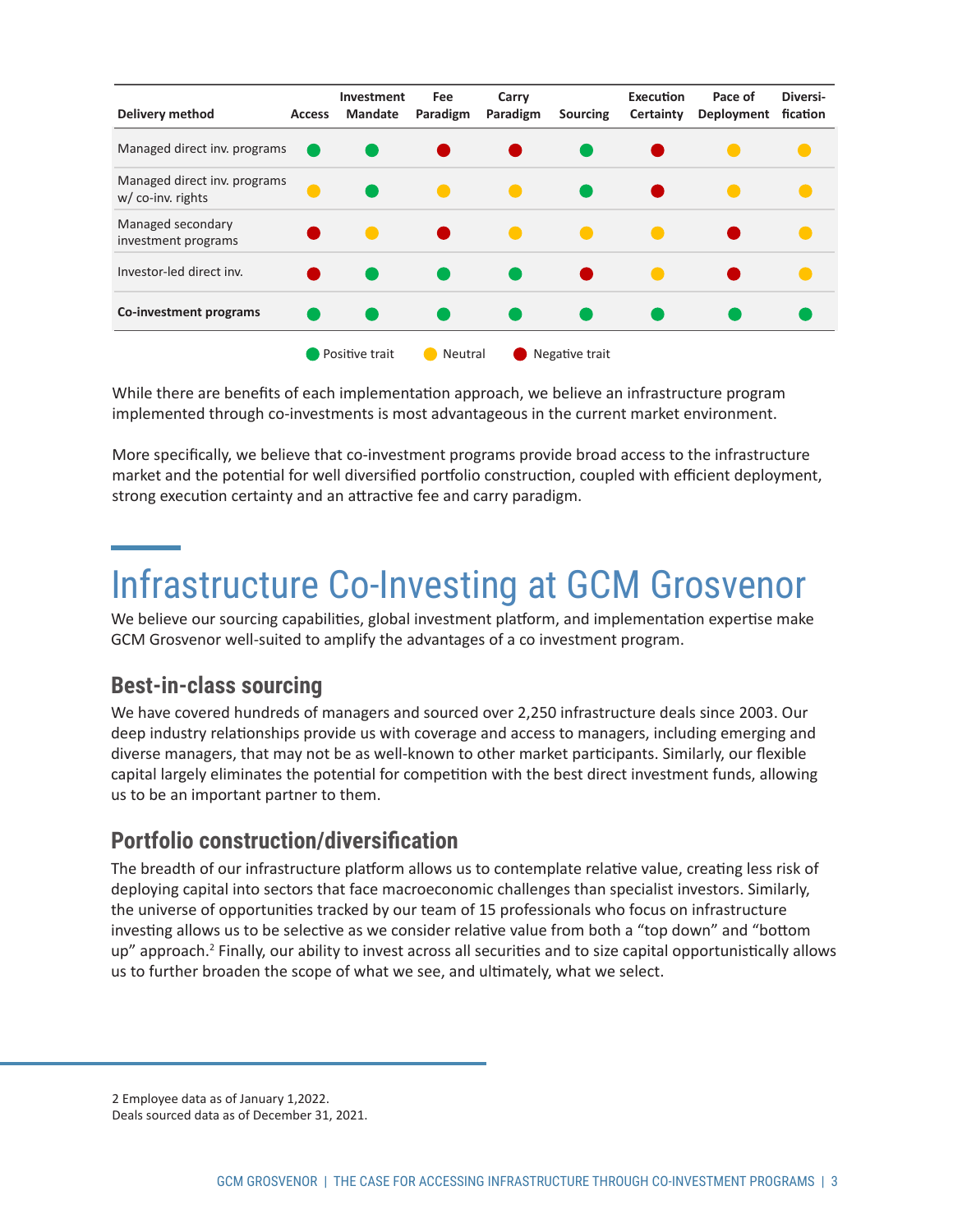#### **Greater execution certainty**

Since 2003, we have made over 125 infrastructure investments, and this position in the market allows us to deploy capital into opportunities that have either closed or have a high degree of closing certainty. Thus, we may avoid or minimize broken-deal costs or other early stage, diligence related expenses. It also eliminates "must do" transaction risk associated with such diligence costs that can result in overpaying, and positions us well to avoid competitive auctions, which tend to be inefficient and expensive.

### **Efficient deployment**

Our flexible capital allows us to fill gaps created by jurisdiction, tax efficiency, or other issues. For example, we may invest through our contractual co-invest rights, where funds reach their diversification limits, or where a special need requires a knowledgeable, bespoke pool of capital. As a result of the benefits we provide to transactions sponsors, we are typically able to leverage the resource-intensive up-front diligence and structuring activities of our partners. This facilitates more efficient and expedient deployment than most direct investment funds, without compromising due diligence and evaluation rigor.

### **Greater fee & incentive efficiency, less J-curve impact**

In addition to the important considerations above, we also believe for several reasons that GCM Grosvenor's approach to co-investing can be more efficient than a traditional direct investment fund fee-and-carry structure. First, many of the co-investments we execute are provided from sponsors on a fee- and carry-free basis. When that is not the case, we are often able to negotiate advantageous terms. Second, as mentioned, the timing of our participation allows us to avoid most, if not all, diligence and other structuring costs. Third, our own fee-and-carry structure is based on invested capital and is charged at a heavily discounted rate relative to most direct investment funds. Finally, our pace of deployment allows for a shorter investment period and a harvesting period of similar length, resulting in real J-curve mitigation and lower overall fees.

# **Conclusion**

GCM Grosvenor continues to be excited about the opportunities that we see across the infrastructure space. As with any fast-growing sector, we urge caution as investors consider the best deployment options, and we encourage investors to explore co-investment funds and similar structures as efficient ways to deliver broadly diversified portfolios. Among the limited co-investment offerings in the sector, we believe that our team, our products, and our track record make us a manager of choice to deliver infrastructure as a potentially lower risk, higher alpha, higher yielding complement to an otherwise welldiversified unlisted portfolio.

Infrastructure investments data as of September 30, 2021.